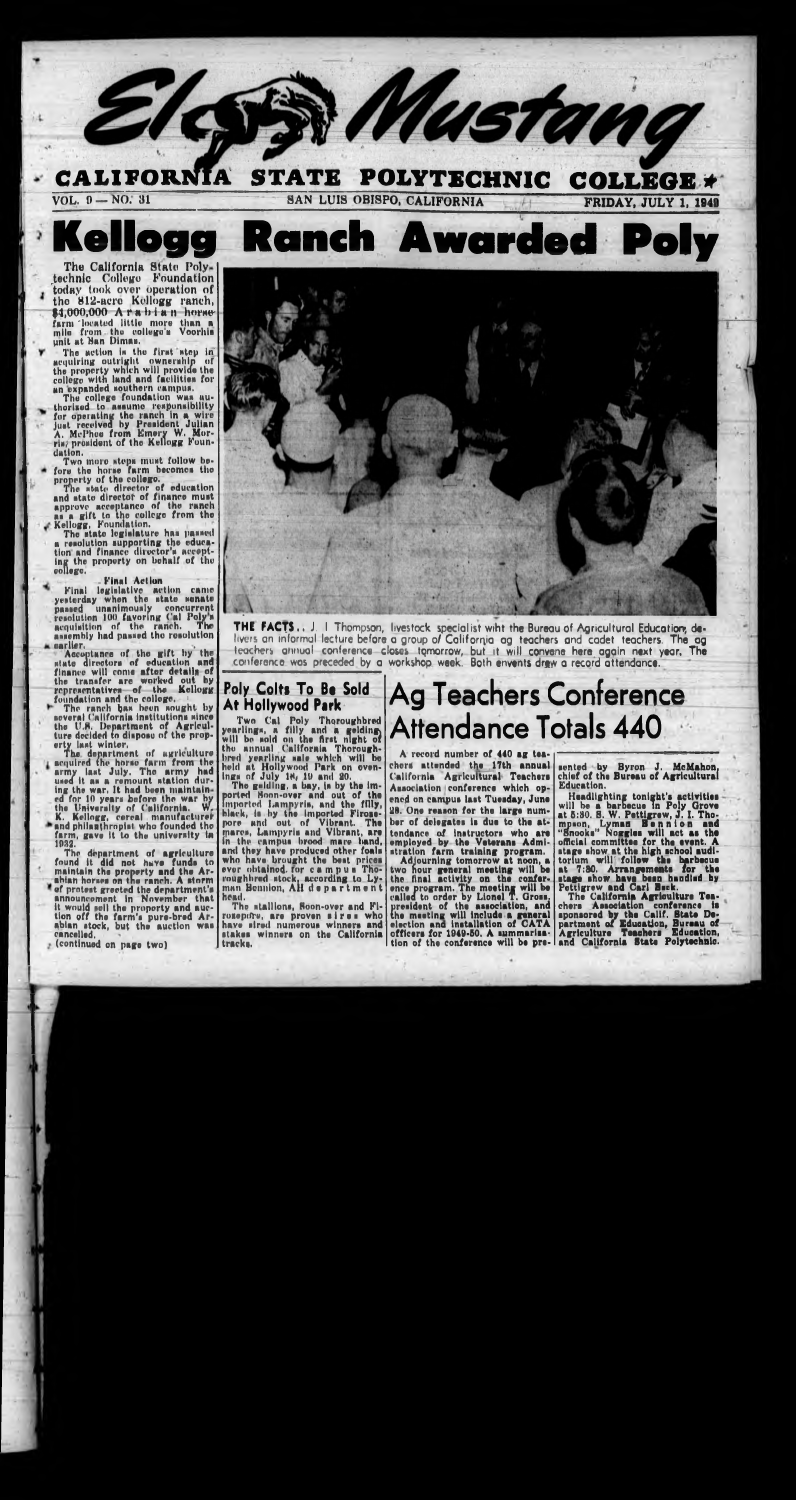### **PAGE TWO**

**EL MUSTANG** Published weekly during the school year<br>except holidays and exam periods by the<br>Asso. Biudents. Calif. Stats Polytechnic<br>College, at San Luis Obispo. California.

## **Electric Shocks On** Wane As New **System Begins**

Most electrical shocks will soon most electrical shocks will soon<br>be eliminated on the campus, ac-<br>cording to George Able, electrical<br>construction head. In the present<br>two-wire electrical system, any-<br>one coming in contact with de-<br>feetive wiring-may rece for the body acts as a ground. The<br>electrical - construction shop will<br>medify the two wire system into<br>a-three-wire-system. One-wire-will-<br>be grounded which will prevent<br>many shocks. In addition to the<br>three wire system, t locks to prevent plugs from being jerked out.

Jerseu out.<br>
During the last few months the<br>
electrical construction shop has<br>
been busy with major installations.<br>
A \$5,000 conversion job was com-<br>
pleted in the dairy manufacturing<br>
building. New equipment and wir-<br>
ing



water an hour.

It runs like a dream since it's been getting the proper lubrication. All 80 wear points are covered by our eclentific Veedol Safety - Check Lubricadon. Drive in and let me make your ear happy!



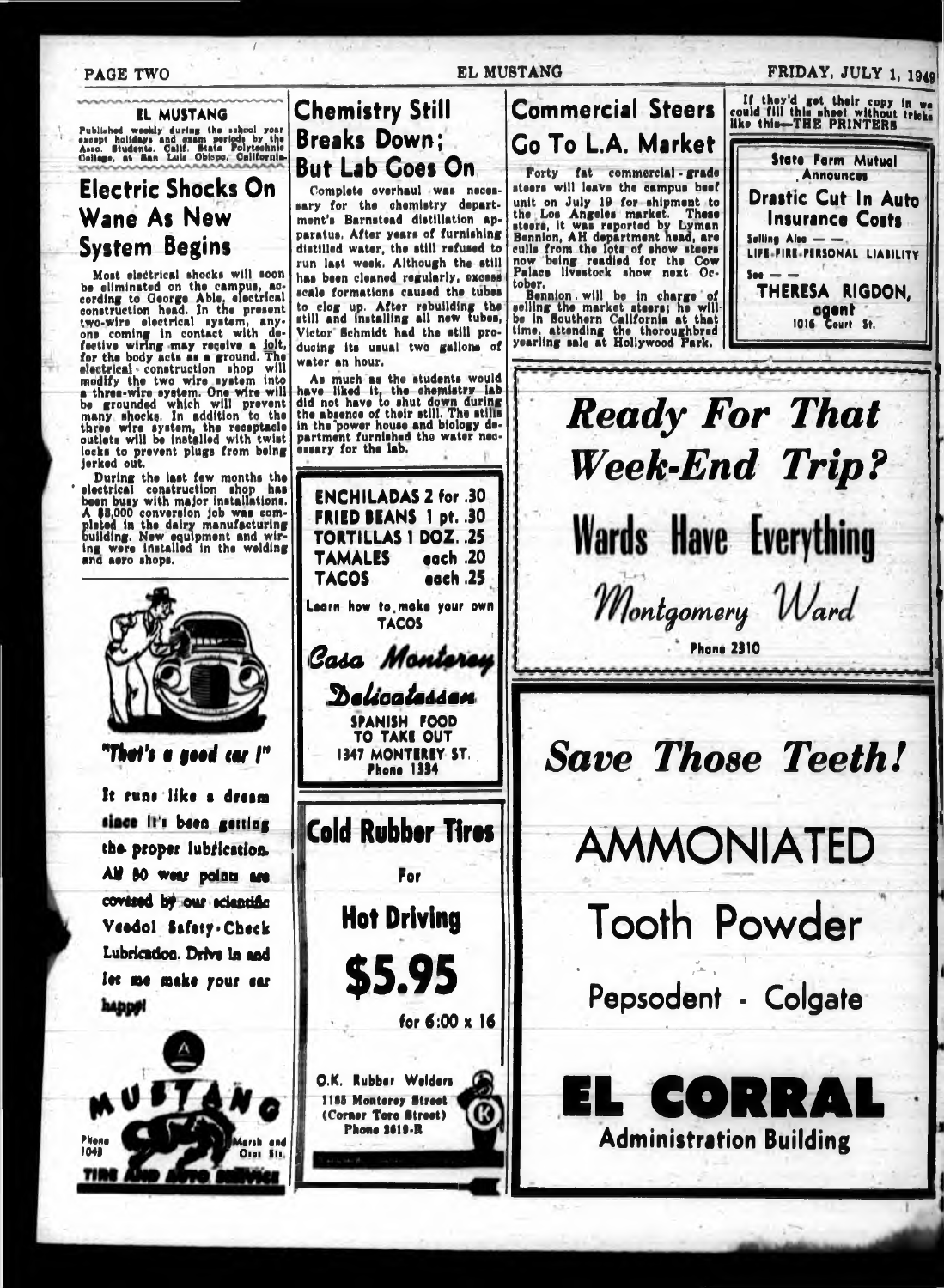#### **EL MUSTANG** FRIDAY, JULY 1, 1949 KELLOGG RANCH<br>(continued from page one)<br>(continued from legislation acres of land which can be trrigated for citrus and truck crops. The farm is in the city limits of Pomused for student projects. It operates under a lease arrangement with the state departments of ed-<br>ucation and finance. Congressional legislation was<br>then passed allowing the return of<br>the farm to the Kellogg founda-<br>tion, which has now offered the<br>ranch to Cal Poly.<br>Farm Land<br>The ranch has served as a horse<br>breeding conter and has barns,<br>c WAL ona.<br>The The California Polytechnic<br>foundation, which has taken over<br>operation of the ranch until the<br>property is turned over to the col-**JOIN..... BIBLE-BELIEVING CHRISTIANS** property is turned that the corporation<br>whose board of directors are all<br>members of the faculty. The<br>ministers a fund In Praise-Prayer-Study Foundation administers a fund in addition approximately 400 **GRACE TABERNACLE** New, Second hand Bellos and reconditioned (UNDENOMINATIONAL) 11 A. M. SUNDAY OSOS and PISMO YPEWRITERS Sportina **FOR SALE** Goods Known for Good Clothing" **Guaranteed Balanced** Repairs on all Meket **Athlefic Tire Treading** Sales and Service on all Makes Typewriter and adding machine **Supplies Green Bros.** rentals. Seiberling and U.S. Electric shovers solos and repairs **Toys**

**The Original MOTEL** INN Excellent **Dining Room O** Dancina **Herold Spillers, Manager** At North City Limits **Phone 1340** 2222222222222222222222 **Complete Line**  $\mathbf{a}$ f **Maternity** Wear

766 Higuera St. <u>▓▓▞▓▞▞▞▞▞▞▞▞▞▞▞▞▞▞▞▞▞▞▞</u>

Games

886 Monterey

**Tires - Batteries Society Brand Clothes BOB WALKER Stetson, Mallory Hats** Ph. 12 785 Marsh. St. Phone 681-W Kimball Ti Menhetten Shirts Munsingwear, Phoenix Socks 283 Higuera Creeby Square Shoes **CUSHMAN Hey Skinny! Motor Scooter** 871 Menterey St. San Luis Oblege **SALES PARTS** I'll See You At 1 Surv-Ur-Self **One Stop LAUNDRY** Shopping They Finish My **Shirts Too Center** 183 Higuera St. Open 8:00 A. M. to 8:00 P. M. Over 100,000 Items To Choose From! **Expert Radiator** and Plumbing & Building Form Equipment **Materials Battery Repairs** Sporting Goods **Hardware & Paint S** Furniture & Fleor Veteran Operated Coverina Auto Accessories **Banks Radiator** Take advantage of the large well-equipped service station located at the rear of our store. **Satisfaction guaranteed** Toy and Baby Shop or your money back Phone 2628 - W 1011 Toro St.

**A.M. to 5:30 P.M.** 

San Luis Obispo

**PAGE THREE** 

ire Co.

**SERVICE** 

Free Parking